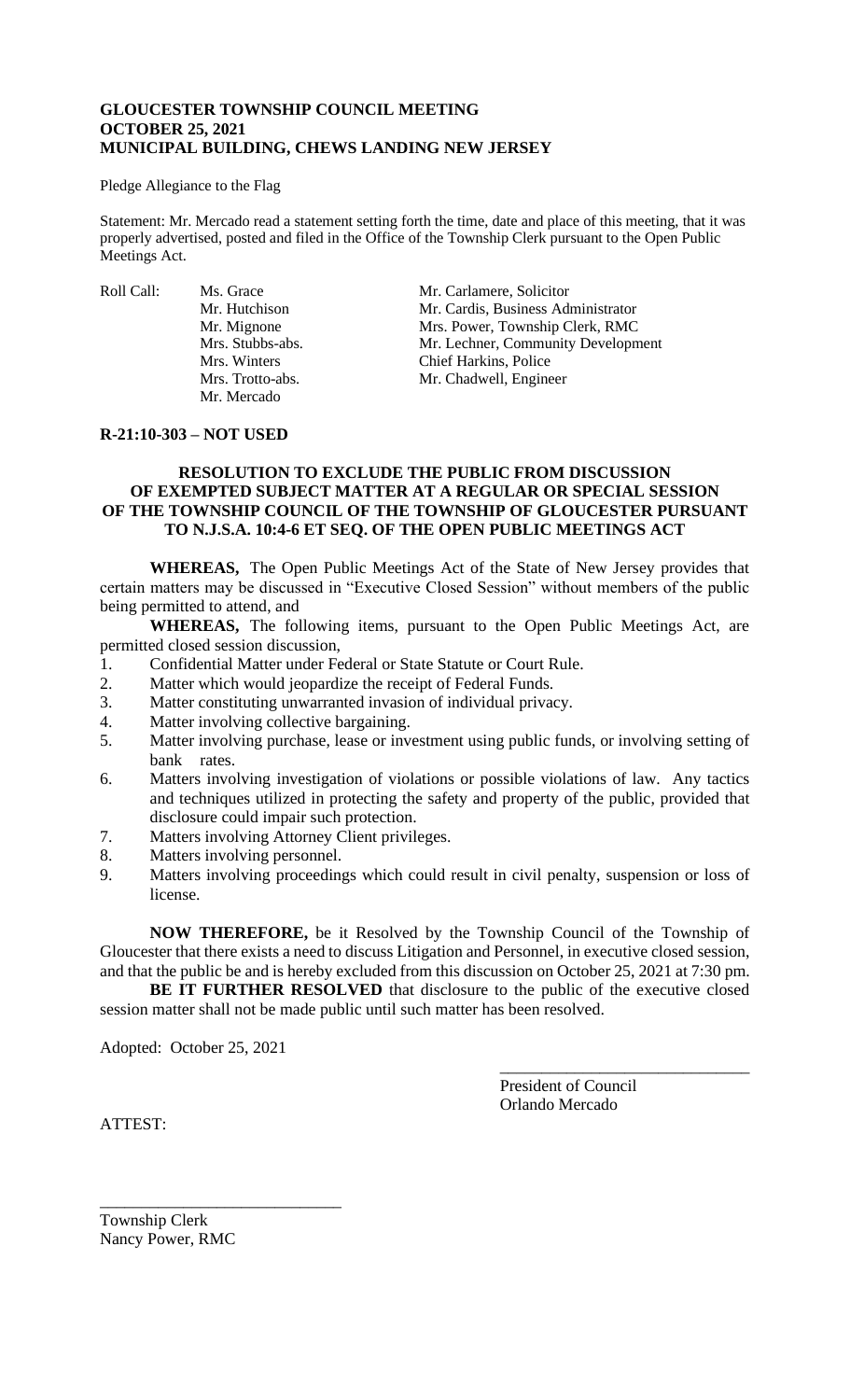#### **GLOUCESTER TOWNSHIP COUNCIL MEETING OCTOBER 25, 2021 MUNICIPAL BUILDING, CHEWS LANDING NEW JERSEY**

#### Pledge Allegiance to the Flag

Statement: Mr. Mercado read a statement setting forth the time, date and place of this meeting, that it was properly advertised, posted and filed in the Office of the Township Clerk pursuant to the Open Public Meetings Act.

Roll Call: Ms. Grace Mr. Carlamere, Solicitor<br>Mr. Hutchison Mr. Cardis, Business Adı Mr. Mercado

Mr. Cardis, Business Administrator Mr. Mignone Mrs. Power, Township Clerk, RMC Mrs. Stubbs-abs. Mr. Lechner, Community Development Mrs. Winters Chief Harkins, Police Mrs. Trotto-abs. Mr. Chadwell, Engineer

# **PRESENTATION: SWEARING IN OFFICERS**

Mayor Mayer, Chief Harkins, Deputy Chief Minosse, and President Mercado swore in the following:

> Patrolman - Patrick Martina Deacon – Kenneth Carpinelli

### **RECOGNITION:**

Mayor Mayer, Chief Harkins, Deputy Chief Minosse, and President Mercado honored in the following:

Chaplain – Linda Davis

#### **PUBLIC PORTION:**

Mr. Mercado opened the public portion. Peter Heinbaugh of Morningstar Court inquired into the Covid Relief Funds. Mr.Cardis

clarified. Mr. Heinbaugh asked for an update for the Housing Authority's Market to Affordable Program. Mr. Mercado will provide.

There being no further comment, the public portion was closed.

### **ORDINANCE(S) FIRST READING:**

### **O-21-12**

# **ORDINANCE OF THE TOWNSHIP OF GLOUCESTER, COUNTY OF CAMDEN AND STATE OF NEW JERSEY AMENDING ORDINANCE O-04-13 REPEALING AND ADOPTING THE BLACKWOOD WEST REDEVELOPMENT PLAN IN ACCORDANCE WITH N.J.S.A. 40A:12A-l ET SEQ., LOCAL REDEVELOPMENT AND HOUSING LAW**

**WHEREAS,** the Township Council of the Township of Gloucester, County of Camden, State of New Jersey, previously designated certain properties as being in need of redevelopment ("Redevelopment Area") and Rehabilitation ("Rehabilitation Area") as identified in a report titled "Determination of Areas in Need of Redevelopment and Rehabilitation," as prepared by the consulting firm Clarke Caton Hintz dated November 25, 2003; and

**WHEREAS**, the Township Council of the Township of Gloucester adopted the "Redevelopment Plan Blackwood West," as prepared by the consulting firm Clarke Caton Hintz on June 28, 2004, by Ordinance O-04-13, to govern the development of the Redevelopment Area; and

**WHEREAS**, over the past several years since the adoption of the "Redevelopment Plan Blackwood West," several events have necessitated amendments to the initial redevelopment plan; and

**WHEREAS**, the Township Council of the Township of Gloucester finds that a new redevelopment plan be adopted to reassess compliance with the Local Redevelopment and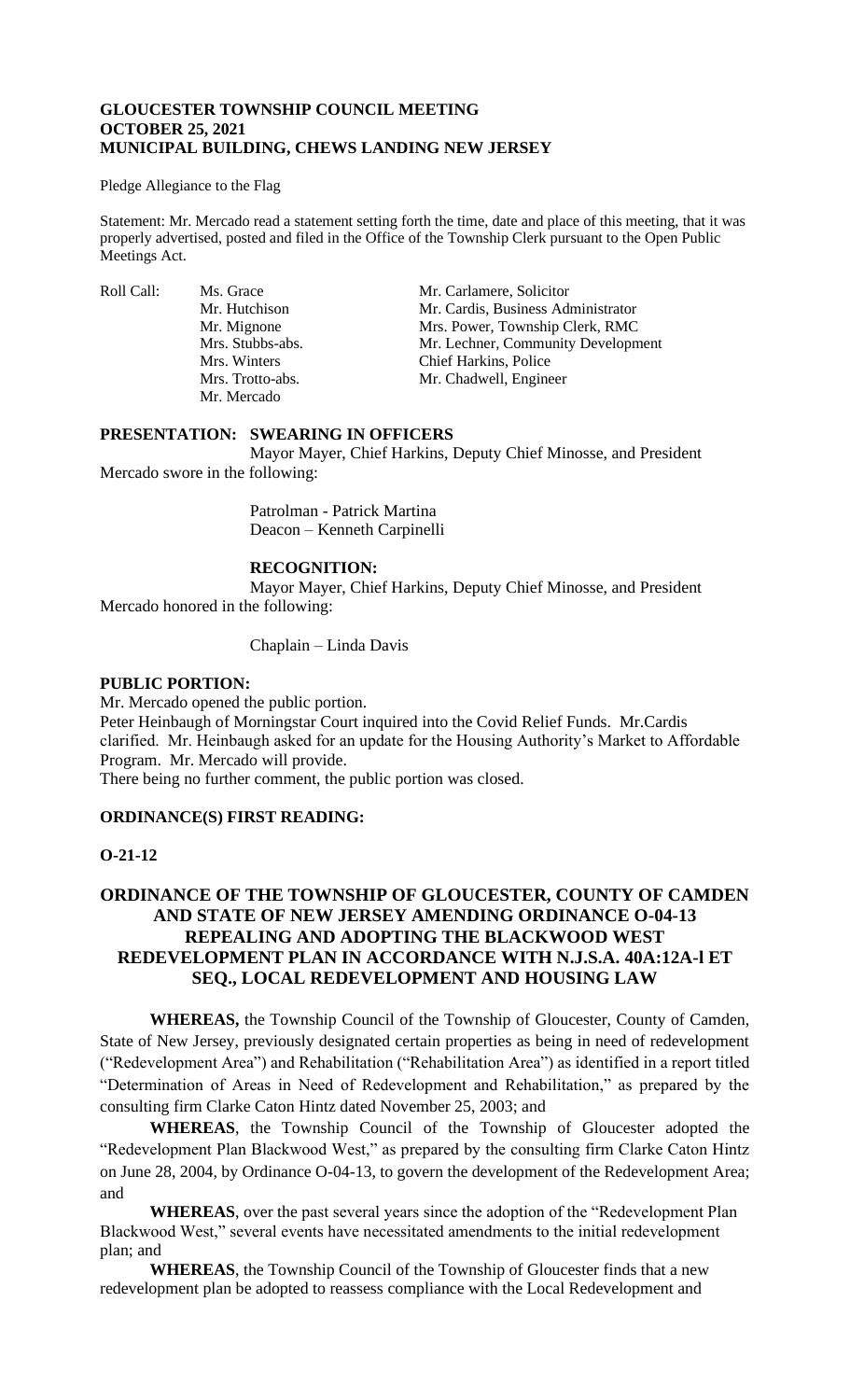Housing Law and to restate and refocus the vision, core strategies, and specific objectives of the redevelopment plan; and

**WHEREAS**, the Township Council of the Township of Gloucester finds that the public health, safety, morals, and welfare of the community shall be promoted by virtue of revisions to the previously enacted redevelopment plan; and

**WHEREAS,** the Township Council of the Township of Gloucester has reviewed a revised redevelopment plan titled "Blackwood West Redevelopment Plan," as prepared by the consulting firm T & M Associates, which replaces any existing redevelopment plan(s) for the Redevelopment Area, and which the Township Council believes will facilitate economic growth and development in the Redevelopment Area; and

**WHEREAS,** the Planning Board of the Township of Gloucester has adopted a Master Plan providing for the appropriate use and development of lands in the Township in a manner that will promote the public health, safety, morals, and general welfare and the Township Council has determined that the Redevelopment Area is an area in need of redevelopment; and

**WHEREAS,** the Township Council does hereby make the following findings for adoption of the Redevelopment Plan pursuant to N.J.S.A. 40A:12A-7, Adoption of Redevelopment Plan:

- A) The Planning Board of the Township of Gloucester in accordance with N.J.S.A. 40A:12A-6, conducted a public hearing on November 25, 2003, during which factual testimony was taken and all persons who were or would be affected by the Redevelopment Area had an opportunity to be heard and no written objections were filed; and
- B) The Planning Board of the Township of Gloucester is required to provide the Township Council a report containing its recommendation concerning the Blackwood West Redevelopment Plan including objectives consistent with the goals for development and redevelopment of the Township as expressed in the Master Plan; and
- C) Township Council does hereby desire to move forward with first reading of this Ordinance subject to review and report by the Planning Board; and
- D) It is the intent of Township Council to move forward with second reading and final adoption of this Ordinance, in the appropriate manner, and in accordance with Township Council's review of recommendations of the Planning Board.

**NOW, THEREFORE, BE IT ORDAINED** by the Township Council of the Township of Gloucester, County of Camden, State of New Jersey as follows:

- SECTION 1. The Township Council does hereby adopt the "Blackwood West" Redevelopment Plan," as prepared by the consulting firm T & M Associates in accordance with N.J.S.A. 40A:12A-7, as the redevelopment plan for the Redevelopment Area so designated and replacing any existing redevelopment plan(s) for the Redevelopment Area.
- SECTION 2. In accordance with N.J.S.A. 40A:12A-7(c), the Zoning Map, as included in the Land Development Ordinance of the Township of Gloucester, be and hereby is amended to designate the various Redevelopment Area Districts identified in the Blackwood West Redevelopment Plan.
- SECTION 3. The Township Council remains designated as the Redevelopment Entity under the "Blackwood West Redevelopment Plan," and may proceed with clearance, replanning, development, and redevelopment of the Redevelopment Area to effectuate the purposes of the Local Redevelopment and Housing Law.
- SECTION 4. All ordinances and provisions thereof inconsistent with the provisions of this ordinance shall be and are hereby repealed to the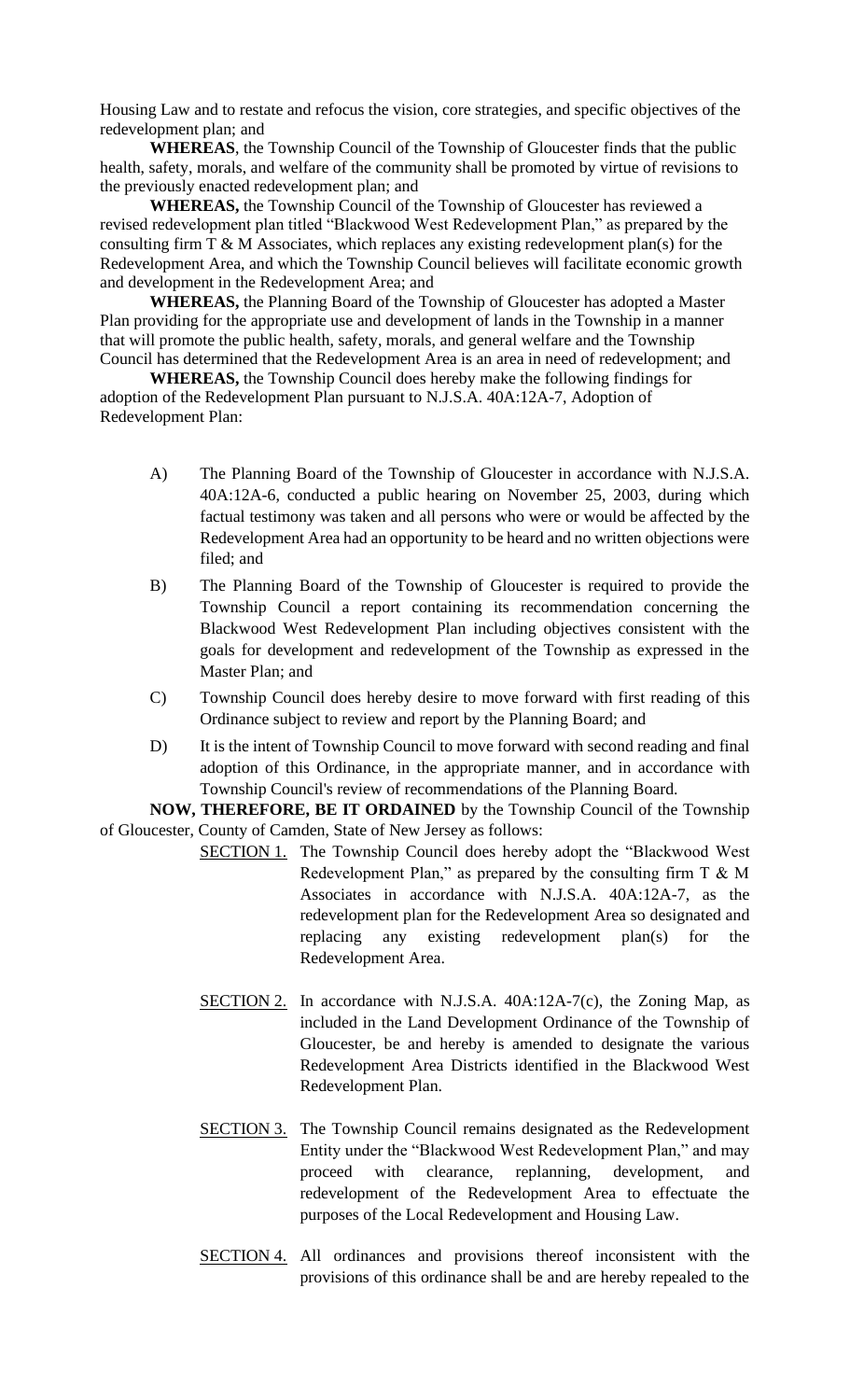extent of such inconsistency.

- SECTION 5. If any section, subsection or part, clause or phrase of this Ordinance shall be declared invalid by judgment of any court of competent jurisdiction, such section, subsection, part, clause or phrase shall be deemed to be severable from the remainder of the ordinance.
- SECTION 6. This Ordinance shall take effect immediately after final passage and publication as required by law.

Introduced: October 25, 2021

ATTEST: Mayor

David R. Mayer

Township Clerk Nancy Power, RMC

> President of Council Orlando Mercado

Mr. Hutchison made a motion to adopt on first reading, to have a second reading and public hearing on November 22, 2021 and to advertise by synopsis, seconded by Mr. Mignone. Roll call vote: All in favor. Motion carried. 5-0.

### **ORDINANCE(S) PUBLIC HEARING**

### **O-21-11 ORDINANCE OF THE TOWNSHIP OF GLOUCESTER, COUNTY OF CAMDEN AND STATE OF NEW JERSEY ADOPTING AMENDMENT NO. 6 AMENDING ORDINANCE O-04-13 ENTITLED THE BLACKWOOD WEST REDEVELOPMENT PLAN IN ACCORDANCE WITH N.J.S.A. 40A:12A-1 ET SEQ., LOCAL REDEVELOPMENT AND HOUSING LAW.**

Mr. Mercado opened the public hearing. There being no comment, the public hearing was closed.

Mr. Hutchison made a motion to adopt, second by Mr. Mignone. Roll call vote: All in favor. Motion carried. 5-0.

#### **CONSENT AGENDA:**

#### **R-21:10-304**

#### **RESOLUTION AUTHORIZING PAYMENT OF BILLS**

**BE IT RESOLVED BY THE** Township Council of the Township of Gloucester, in the County of Camden, that the following bills are approved by the Township Council in accordance with the provisions of Ordinance 0-82-16 and certified by the Chief Financial Officer that the claims are proper obligation of the township, that adequate funds are available to honor these claims in the account indicated and the claim should be paid:

| <b>CURRENT ACCOUNT</b>                                                  |     |            |
|-------------------------------------------------------------------------|-----|------------|
| Per attached computer readout of the claims presented in the amount of  | \$. | 472,335.73 |
| <b>CAPITAL ACCOUNT</b>                                                  |     |            |
| Per attached computer read out of the claims presented in the amount of | S.  | 71.160.39  |
| <b>ANIMAL TRUST</b>                                                     |     |            |
| Per attached computer read out of the claims presented in the amount of | S.  | 633.29     |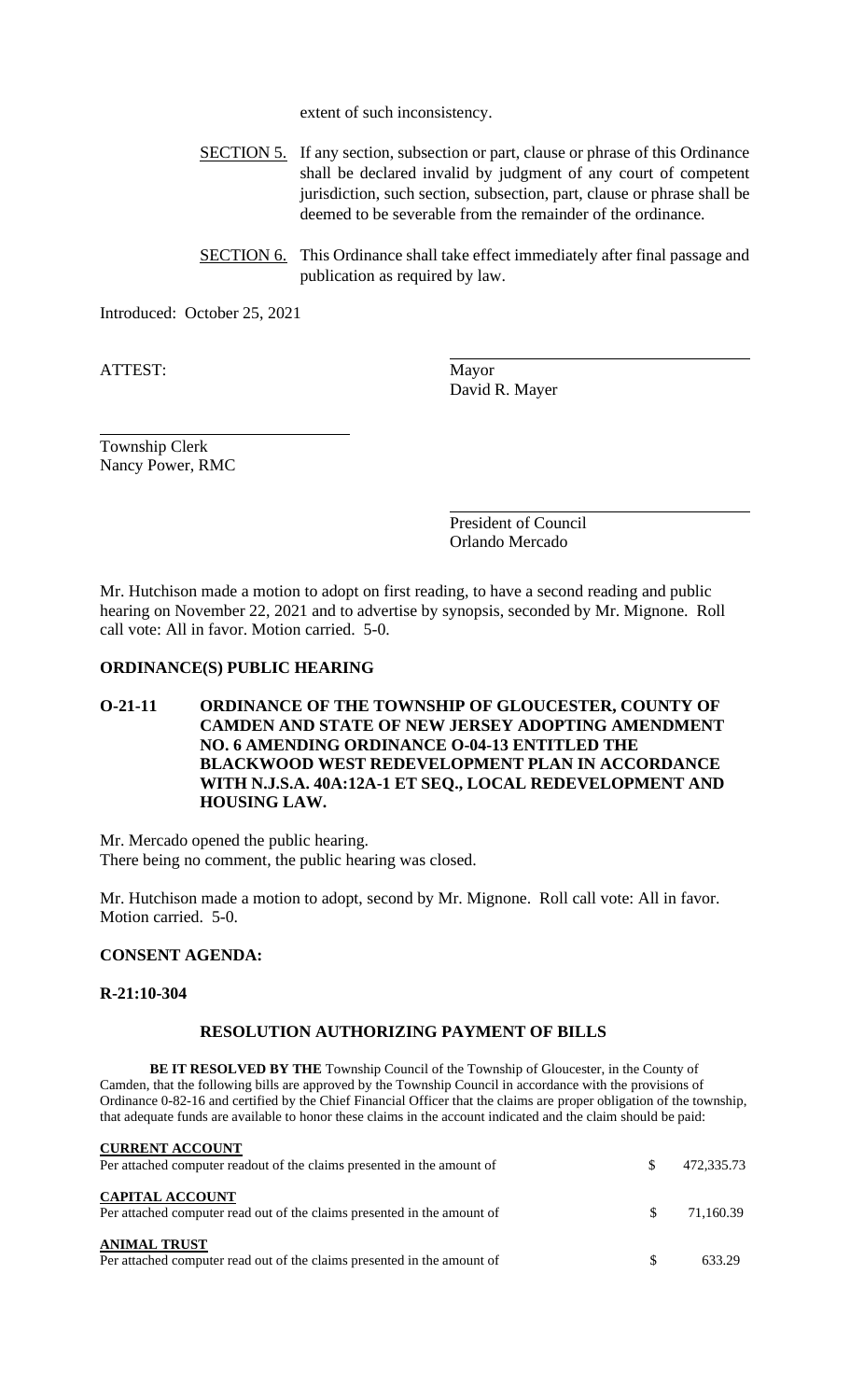| <b>TRUST</b>                                                           |                 |
|------------------------------------------------------------------------|-----------------|
| Per attached computer readout of the claims presented in the amount of | \$<br>70,107.00 |
| <b>OPEN SPACE TRUST</b>                                                |                 |
| Per attached computer readout of the claims presented in the amount of | \$<br>41,676.82 |
| <b>DEVELOPERS ESCROW</b>                                               |                 |
| Per attached computer readout of the claims presented in the amount of | \$<br>17,691.25 |
| <b>MANUAL CHECKS</b>                                                   |                 |
| Per attached computer readout of the claims presented in the amount of | \$<br>73.013.35 |
| Adopted:<br>October 25, 2021                                           |                 |

ATTEST:

President of Council Orlando Mercado

Township Clerk, Nancy Power, RMC

\_\_\_\_\_\_\_\_\_\_\_\_\_\_\_\_\_\_\_\_\_\_\_\_\_\_

Mr. Hutchison made a motion to adopt, second by Mr. Mignone. Roll call vote: All in favor. Motion carried. 5-0

### **R-21:10-305**

### **RESOLUTION AUTHORIZING REFUNDING OF TAXES**

**BE IT RESOLVED**, by the Township Council of the Township of Gloucester to authorize the refunding of the following credit balances:

| <b>BLOCK LOT</b> |    | <b>NAME AND ADDRESS YEAR</b>                                      |      | <b>AMOUNT REASON</b> |                         |
|------------------|----|-------------------------------------------------------------------|------|----------------------|-------------------------|
| 15708            | 46 | <b>Beverly Ramos</b><br>1 La Jolla Lane<br>Sicklerville, NJ 08081 | 2021 |                      | $$1,466.15$ Overpayment |
| 15821            | 2  | Corelogic<br>3001 Hackberry Rd.<br>Irving, TX 75063               | 2021 | \$2,256.24           | Overpayment             |

Adopted**:** October 25, 2021

\_\_\_\_\_\_\_\_\_\_\_\_\_\_\_\_\_\_\_\_\_\_\_\_\_\_\_\_\_\_\_

President of Council Orlando Mercado

\_\_\_\_\_\_\_\_\_\_\_\_\_\_\_\_\_\_\_\_\_\_\_\_\_\_\_\_\_\_\_\_\_\_\_\_

Township Clerk Nancy Power, RMC

Mr. Hutchison made a motion to adopt, second by Mr. Mignone. Roll call vote: All in favor. Motion carried. 5-0

**R-21:10-306**

### **RESOLUTION REQUESTING THE INSERTION OF A SPECIAL ITEM OF REVENUE IN THE BUDGET OF ANY COUNTY OR MUNICIPALITY PURSUANT TO N.J.S.A. 40A:4-87 (Chapter 159 P.L. 1948)**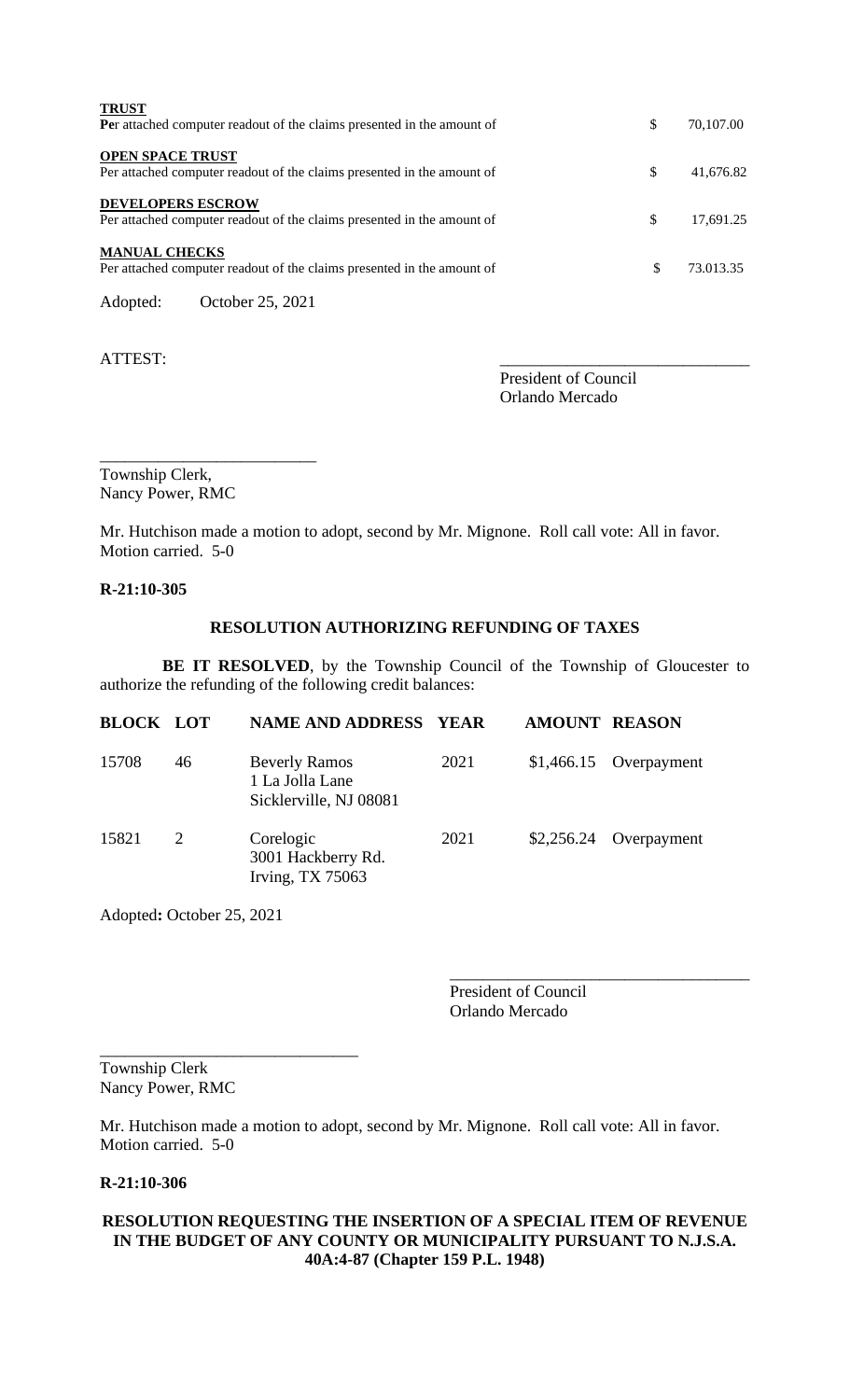**WHEREAS,** N.J.S.A. 40A:4-87 provides that the Director of the Division of Local Finance may approve the insertion of any special item of revenue in the budget of any County or Municipality when such item has been made available by Law and the amount thereof was not determined at the time of the adoption of the budget; and

**WHEREAS,** said Director may also approve the insertion of an item of appropriation for equal amount.

**WHEREAS,** the Chief Financial Officer has certified that the Township has received a grant in the amount of \$21,246.00 Bullet Proof Vest Grant.

**NOW, THEREFORE, BE IT RESOLVED** that the Township of Gloucester hereby requests the Director of Division of Local Finance to approve the insertion of an item of revenue in the 2021 CY Budget in the amount of  $$21,246.00$  which item is now available as revenue from the receipt of the Bullet Proof Vest Grant.

**BE IT FURTHER RESOLVED** that a like sum of \$21,246.00 is hereby appropriated under the caption of:

> OPERATIONS "EXCLUDED FROM CAP" Bullet Proof Vest Grant \$21,246.00

**BE IT FURTHER RESOLVED** that the Township CFO email a certified copy of this resolution to the Director of Local Government Services for approval.

Adopted: October 25, 2021

President of Council Orlando Mercado

\_\_\_\_\_\_\_\_\_\_\_\_\_\_\_\_\_\_\_\_\_\_\_\_\_\_\_\_\_\_

ATTEST:

Township Clerk Nancy Power, RMC

\_\_\_\_\_\_\_\_\_\_\_\_\_\_\_\_\_\_\_\_\_\_\_\_\_\_\_\_\_\_\_\_

Mr. Hutchison made a motion to adopt, second by Mr. Mignone. Roll call vote: All in favor. Motion carried. 5-0

**R-21-10-307**

#### **RESOLUTION REQUESTING THE INSERTION OF A SPECIAL ITEM OF REVENUE IN THE BUDGET OF ANY COUNTY OR MUNICIPALITY PURSUANT TO N.J.S.A. 40A:4-87 (Chapter 159 P.L. 1948)**

**WHEREAS,** N.J.S.A. 40A:4-87 provides that the Director of the Division of Local Finance may approve the insertion of any special item of revenue in the budget of any County or Municipality when such item has been made available by Law and the amount thereof was not determined at the time of the adoption of the budget; and

**WHEREAS,** said Director may also approve the insertion of an item of appropriation for equal amount; and

**WHEREAS,** the Chief Financial Officer has certified that the Township has received a grant in the amount of \$59,900.00 Law Enforcement Mental Health & Wellness Act Program.

**NOW THEREFORE, BE IT RESOLVED** that the Township of Gloucester hereby requests the Director of Division of Local Finance to approve the insertion of an item of revenue in the 2021 CY Budget in the amount of \$59,900.00 which item is now available as revenue from the receipt of the Law Enforcement Mental Health & Wellness Act Program.

**BE IT FURTHER RESOLVED** that a like sum of \$59,900.00 is hereby appropriated under the caption of:

> OPERATIONS "EXCLUDED FROM CAP" Law Enforcement Mental Health & Wellness Act Program \$59,900.00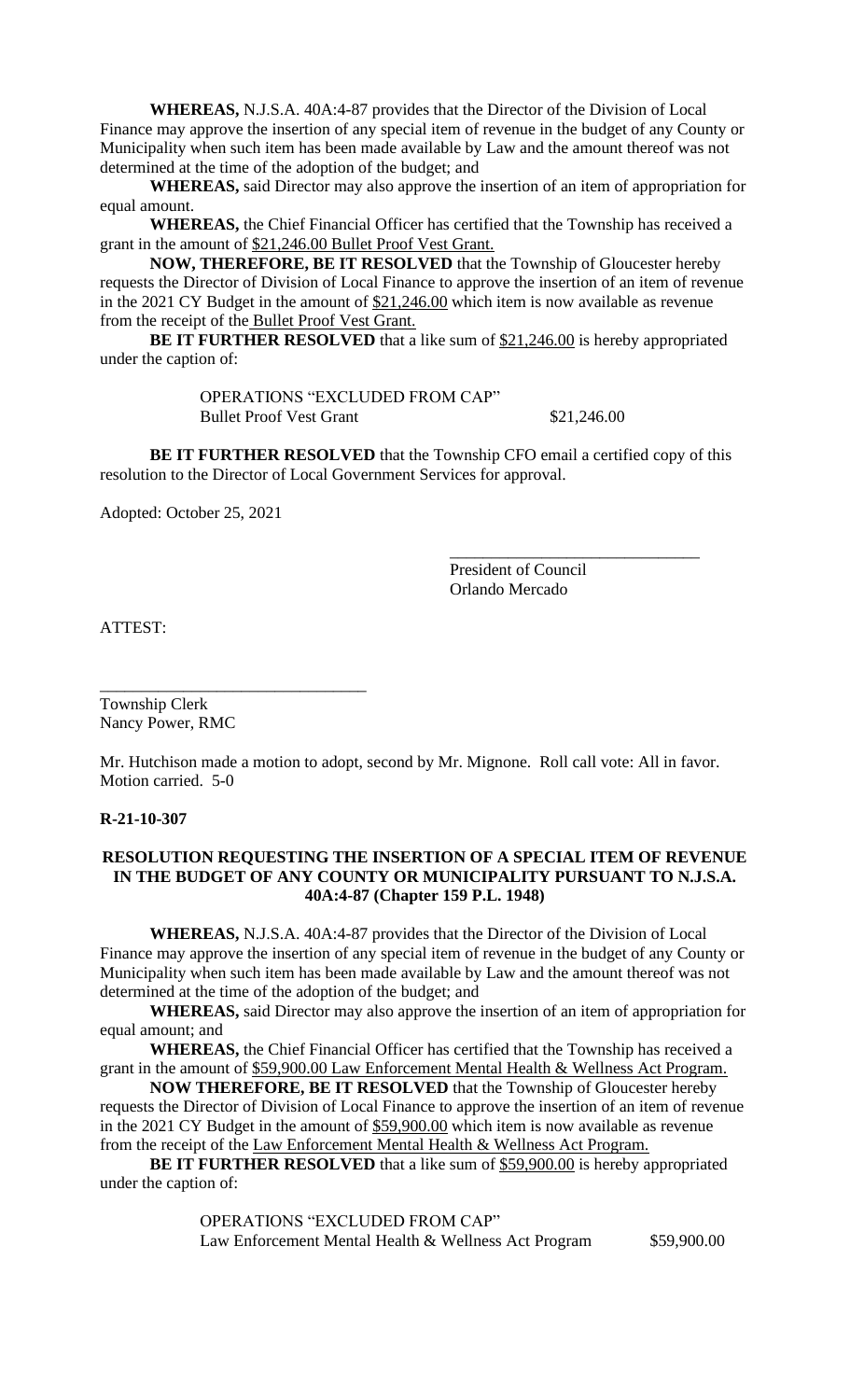**BE IT FURTHER RESOLVED** that the Township CFO email a certified copy of this resolution to the Director of Local Government Services for approval.

Adopted: October 25, 2021

\_\_\_\_\_\_\_\_\_\_\_\_\_\_\_\_\_\_\_\_\_\_\_\_\_\_\_\_\_\_ President of Council Orlando Mercado

ATTEST:

Township Clerk Nancy Power, RMC

\_\_\_\_\_\_\_\_\_\_\_\_\_\_\_\_\_\_\_\_\_\_\_\_\_\_\_\_\_\_\_\_

Mr. Hutchison made a motion to adopt, second by Mr. Mignone. Roll call vote: All in favor. Motion carried. 5-0

#### **R-21:10-308**

#### **RESOLUTION REQUESTING THE INSERTION OF A SPECIAL ITEM OF REVENUE IN THE BUDGET OF ANY COUNTY OR MUNICIPALITY PURSUANT TO N.J.S.A. 40A:4-87 (Chapter 159 P.L. 1948)**

**WHEREAS,** N.J.S.A. 40A:4-87 provides that the Director of the Division of Local Finance may approve the insertion of any special item of revenue in the budget of any County or Municipality when such item has been made available by Law and the amount thereof was not determined at the time of the adoption of the budget; and

**WHEREAS,** said Director may also approve the insertion of an item of appropriation for equal amount; and

**WHEREAS,** the Chief Financial Officer has certified that the Township has received a grant in the amount of \$3,399,527.50 American Rescue Plan Act.

**NOW THEREFORE, BE IT RESOLVED** that the Township of Gloucester hereby requests the Director of Division of Local Finance to approve the insertion of an item of revenue in the 2021 CY Budget in the amount of \$3,399,527.50 which item is now available as revenue from the receipt of the American Rescue Plan Act COVID Cares Act Grant.

**BE IT FURTHER RESOLVED** that a like sum of \$3,399,527.50 is hereby appropriated under the caption of:

> OPERATIONS "EXCLUDED FROM CAP" American Rescue Plan Act \$3,399,527.50

**BE IT FURTHER RESOLVED** that the Township CFO email a certified copy of this resolution to the Director of Local Government Services for approval.

Adopted: October 25, 2021

President of Council Orlando Mercado

\_\_\_\_\_\_\_\_\_\_\_\_\_\_\_\_\_\_\_\_\_\_\_\_\_\_\_\_\_\_

ATTEST:

Township Clerk Nancy Power, RMC

\_\_\_\_\_\_\_\_\_\_\_\_\_\_\_\_\_\_\_\_\_\_\_\_\_\_\_\_\_\_\_\_

Mr. Hutchison made a motion to adopt, second by Mr. Mignone. Roll call vote: All in favor. Motion carried. 5-0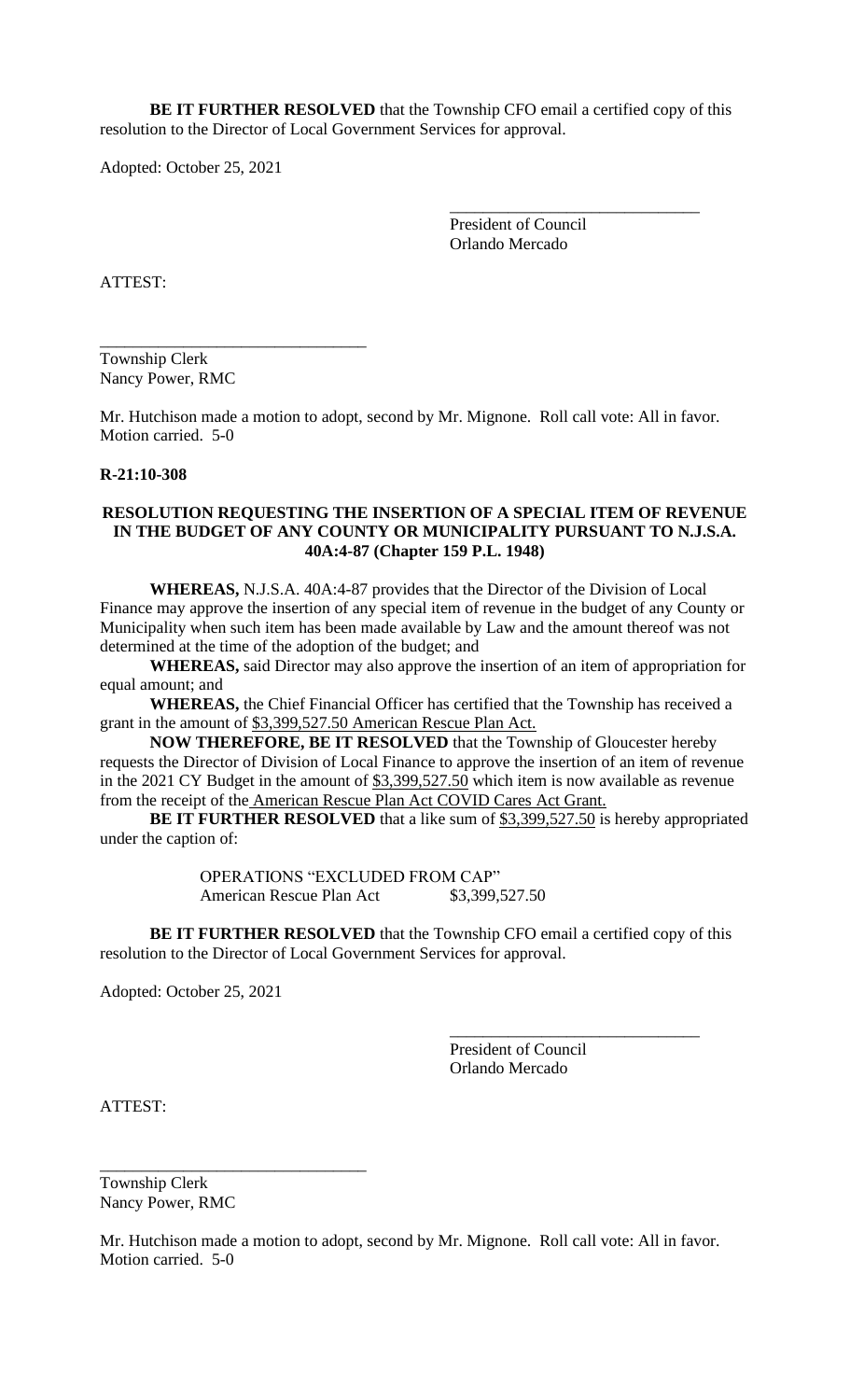#### **R-21:10-309**

### **RESOLUTION AUTHORIZING GLOUCESTER TOWNSHIP TO MAKE APPLICATION TO THE STATE OF NEW JERSEY FOR MUNICIPAL ALLIANCE AGAINST ALCOHOL AND DRUG ABUSE GRANT FUNDS**

**WHEREAS,** the Governor's Council on Alcoholism and Drug Abuse established the Municipal Alliances for the Prevention of Alcoholism and Drug Abuse in 1989 to educate and engage residents, local government and law enforcement officials, schools, nonprofit organizations, the faith community, parents, youth and other allies in efforts to prevent alcoholism and drug abuse in communities throughout New Jersey; and

**WHEREAS,** the Township Council of the Township of Gloucester, County of Camden, State of New Jersey recognizes that the abuse of alcohol and drugs is a serious problem in our society amongst persons of all ages; and therefore has an established Municipal Alliance Committee; and

**WHEREAS,** the Township further recognizes that it is incumbent upon not only public officials but upon the entire community to take action to prevent such abuses in our community; and

**WHEREAS,** the Township Council has applied for funding to the Governor's Council on Alcoholism and Drug Abuse through the County of Camden;

**NOW, THEREFORE BE IT RESOLVED** by the Township Council of the Township of Gloucester, County of Camden, State of New Jersey does hereby recognizes the following:

1. The Township Council does hereby authorize submission of a strategic plan for the Gloucester Township Municipal Alliance grant for fiscal year 2023 in the amount of:

DEDR \$ 14,725.00 Cash Match \$ 3,681.25 In-Kind Match \$ 11,043.75

2. The Gloucester Township Council acknowledges the terms and conditions for administering the Municipal Alliance grant, including the administrative compliance and audit requirements.

 $\overline{\phantom{a}}$  , and the contract of the contract of the contract of the contract of the contract of the contract of the contract of the contract of the contract of the contract of the contract of the contract of the contrac

Adopted: October 25,2021

\_\_\_\_\_\_\_\_\_\_\_\_\_\_\_\_\_\_\_\_\_\_\_\_\_\_\_\_\_\_\_

 President of Council Orlando Mercado

Township Clerk Nancy Power, RMC

Mr. Hutchison made a motion to adopt, second by Mr. Mignone. Roll call vote: All in favor. Motion carried. 5-0

#### **R-21:10-310**

#### **RESOLUTION TO ACCEPT A GRANT FROM THE NEW JERSEY DEPARTMENT OF LAW AND PUBLIC SAFETY, DIVISION OF CRIMINAL JUSTICE, OFFICE OF THE ATTORNEY GENERAL – SAFE AND SECURE COMMUNITIES PROGRAM**

**WHEREAS,** the New Jersey Department of Law and Public Safety, Division of Criminal Justice, Office of the Attorney General, has awarded the Township of Gloucester a Safe and Secure Communities Program Grant (#22-0415) in the amount of \$48,600.00, local match in the amount of \$512,136.68 with a total project cost of \$560,736.68 for the purpose of partially funding the salary of four (4) police officers which foster a safer community from May 9, 2022 to May 8, 2023; and

**WHEREAS**, the Township of Gloucester will provide "fringe benefit" matching funds.

**NOW, THEREFORE BE IT RESOLVED** by the Mayor and Council of the

Township of Gloucester, Camden County, New Jersey, accept a subaward grant from the New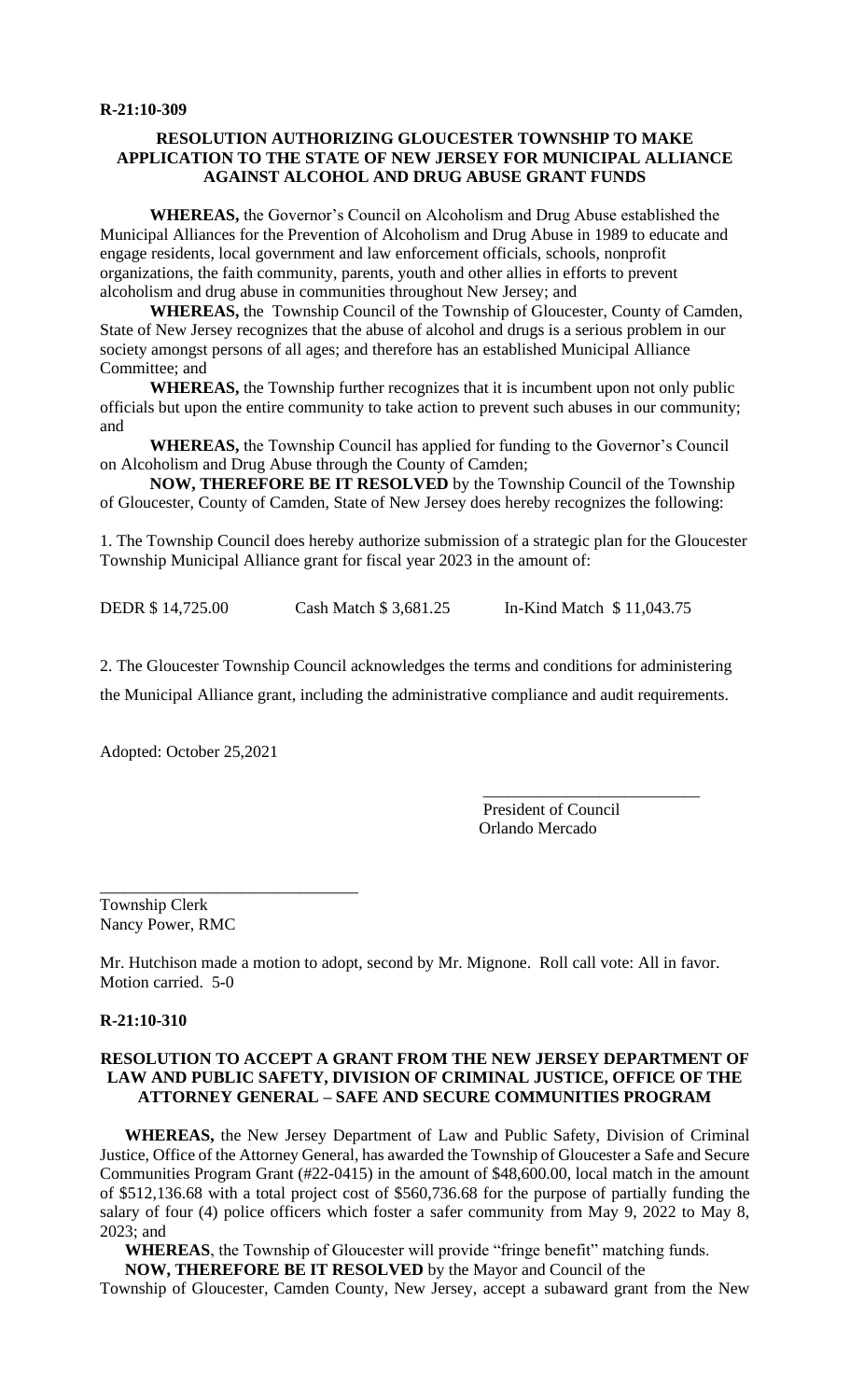Jersey Department of Law and Public Safety, Division of Criminal Justice, Office of the Attorney General, Safe and Secure Communities Program Grant (#22-0415) in the amount of \$48,600.00 with a match of fringe benefits is hereby gratefully accepted.

Adopted: October 25, 2021

President of Council Orlando Mercado

\_\_\_\_\_\_\_\_\_\_\_\_\_\_\_\_\_\_\_\_\_\_\_\_

\_\_\_\_\_\_\_\_\_\_\_\_\_\_\_\_\_\_\_\_\_\_\_\_\_\_\_\_\_\_\_\_\_\_ Township Clerk Nancy Power, RMC

Mr. Hutchison made a motion to adopt, second by Mr. Mignone. Roll call vote: All in favor. Motion carried. 5-0

#### **R-21:10-311**

#### **RESOLUTION AUTHORIZING REFUNDS OF ENCROACHMENT DEPOSITS**

**BE IT RESOLVED** by the Township Council of the Township of Gloucester that the following inspection fee escrow encroachment deposits be and are hereby authorized to be refunded:

1 South Jersey Place ESCROW: S000305I Atlantic City, NJ 08401 PERMIT: 000305

South Jersey Gas APPLICATION: S000305A

AMOUNT: \$500.00

Adopted: October 25, 2021

President of Council Orlando Mercado

\_\_\_\_\_\_\_\_\_\_\_\_\_\_\_\_\_\_\_\_\_\_\_\_

Township Clerk Nancy Power, RMC

Mr. Hutchison made a motion to adopt, second by Mr. Mignone. Roll call vote: All in favor. Motion carried. 5-0

#### **PUBLIC PORTION:**

Mr. Mercado opened the public portion.

\_\_\_\_\_\_\_\_\_\_\_\_\_\_\_\_\_\_\_\_\_\_\_\_\_\_\_\_\_\_\_\_\_\_

Brian Burns of Erial asked for an update of the assessment for additional properties. Mr. Carlamere provided an update. Mr. Burns asked council to reconsider the 200 foot notice for property owners. Mr. Mercado explained the distance is statutory. Mr. Carlamere further explained.

Ray Polidoro of Erial asked council to consider dissolving the Market to Affordable Program. Mr. Mercado stated an update will be provided. Mr. Polidoro asked for the status between the township and the Housing Authority land deal. Mr. Carlamere did not have an update. Danielle Verminski of Blackwood Estates is upset events were cancelled. Mr. Mercado explained.

Shauna C. Smithman of Millbridge Gardens expressed her concerns with her address, lack of vehicle, her inability to obtain a newspaper daily, and her lack of Facebook. Mr. Smithman is upset about sidewalk conditions on Kelly Driver Road.

Sam Sweet of Erial asked when the budget will be determined for the Covid funds. Mr. Mercado explained near year's end. Mr. Sweet inquired into the amount of time between introduction and